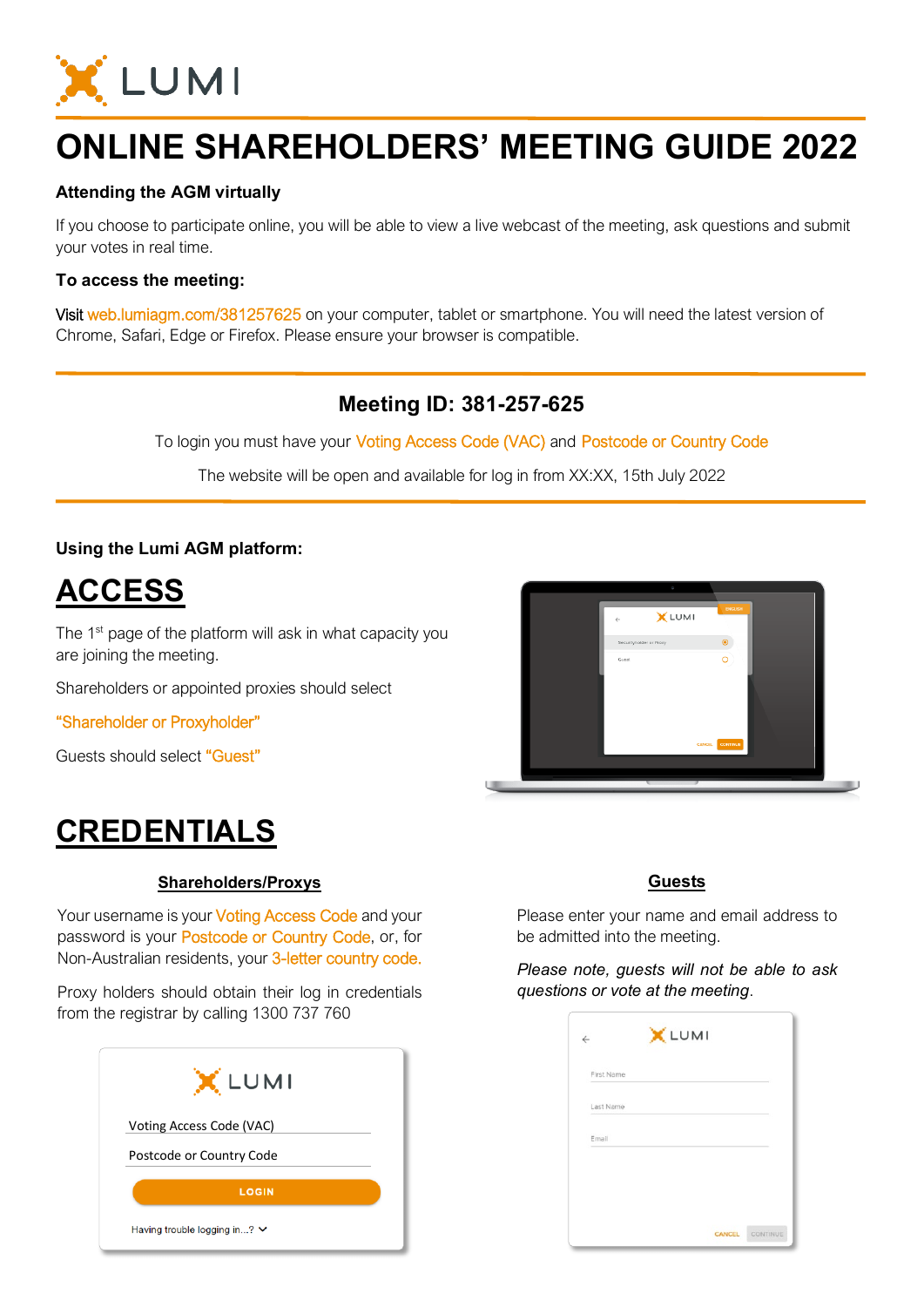

# **NAVIGATION**

Once successfully authenticated, the home page will appear. You can view meeting instructions, ask questions and watch the webcast.

If viewing on a computer the webcast will appear at the side automatically once the meeting has started.

On a mobile device, select the broadcast icon at the bottom of the screen to watch the webcast.

# $\sqrt{2}$  BROADCAST  $\sim$

During the meeting, mobile users can minimise the webcast at any time by selecting the arrow by the broadcast icon. You will still be able to hear the meeting. Selecting the broadcast icon again will reopen the webcast.

## **VOTING**

The Chair will open voting on all resolutions at the start of the meeting. Once voting has opened, the voting tab will appear on the navigation bar.



Selecting this tab will open a list of all resolutions and their voting options.





Desktop / Laptop users can watch the webcast full screen, by selecting the full screen icon.



To reduce the webcast to its original size, select the X at the top of the broadcast window.

| <b>A</b> HOME                  | <b>E</b> MESSAGING | <b>IL</b> VOTING | <b>DOCUMENTS</b> |
|--------------------------------|--------------------|------------------|------------------|
| <b>II</b> Poll Open            |                    |                  |                  |
| You have voted on 0 of 2 items |                    |                  |                  |
| <b>Resolution 1</b>            |                    |                  |                  |
| Select a choice.               |                    |                  |                  |
| For                            | Against            | Abstain          |                  |
| CANCEL                         |                    |                  |                  |
| Question 2                     |                    |                  |                  |
| Select a choice.               |                    |                  |                  |
|                                | No                 | Unsure           |                  |

To vote, simply select your voting direction from the options displayed on screen. Your selection will change colour and a confirmation message will appear.

To change your vote, simply select another option. If you wish to cancel your vote, please press cancel.

There is no need to press a submit or send button. Your vote is automatically counted.

Voting can be performed at any time during the meeting until the Chair closes the poll.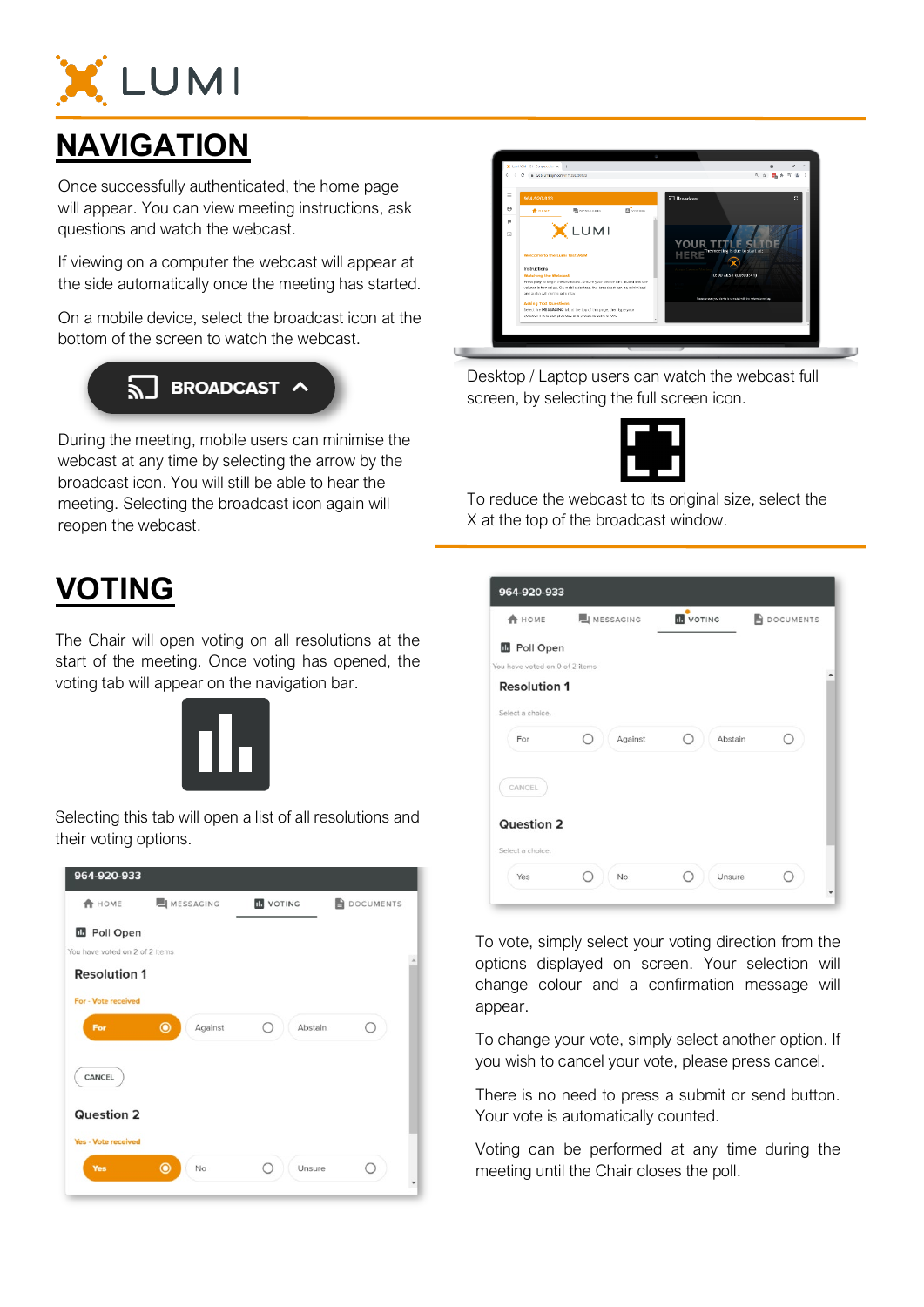

# **QUESTIONS**

Any shareholder or appointed proxy is eligible to ask questions.

If you would like to ask a question. Select the messaging tab.



Messages can be submitted at any time from the start of the meeting, up until the Chair closes the Q&A session.



#### Asking Audio Questions

An audio questions line is available to members and appointed proxy holders.

To use this service, pause the broadcast before clicking on the link under "Asking Audio Questions". A new page will open, as shown on the right. Please enter the requested details and click "Submit Request" to join the audio questions queue.

You will hear the meeting while you wait to ask your question.



Select the "Ask a Question" box and type in your message.

Once you are happy with your message, select the send icon.



Questions sent via the Lumi platform may be moderated before being sent to the Chair. This is to avoid repetition and remove any inappropriate

| <b>Your Name</b>                               |
|------------------------------------------------|
| enter your name                                |
|                                                |
| <b>Your Topic or Question</b>                  |
| enter the number of questions you have and the |
| resolution(s) or topic(s) they relate to       |

### **Meeting ID: 381-257-625**

To login you must have your Voting Access Code (VAC) and Postcode or Country Code

The website will be open and available for log in from XX:XX, 15th July 2022